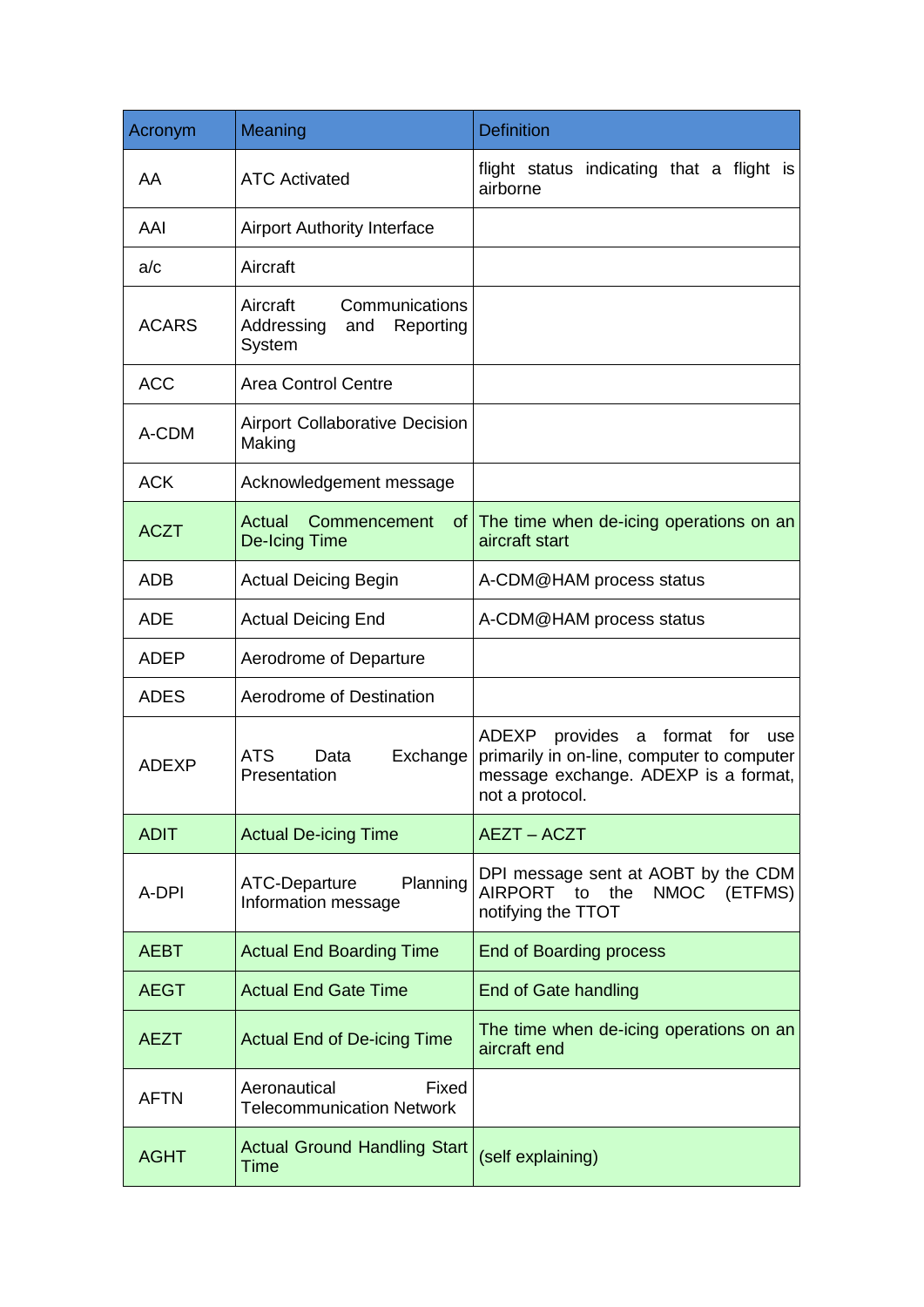| Acronym       | Meaning                                       | <b>Definition</b>                                                                                                                                                                         |
|---------------|-----------------------------------------------|-------------------------------------------------------------------------------------------------------------------------------------------------------------------------------------------|
| <b>AIBT</b>   | <b>Actual In-Block Time</b>                   | The time that an aircraft arrives in blocks.<br>(Equivalent to Airline/Handler ATA<br>Actual Time of Arrival, ACARS = IN).                                                                |
| AIP           | Information<br>Aeronautical<br>Puplication    |                                                                                                                                                                                           |
| <b>ALDT</b>   | <b>Actual Landing Time</b>                    | The time that an aircraft lands on a<br>runway. (Equivalent to ATC ATA -Actual<br>Time of Arrival = landing, ACARS=ON).                                                                   |
| <b>ALU</b>    | Lining Up                                     | A-CDM@HAM process status                                                                                                                                                                  |
| <b>ALUT</b>   | <b>Actual Line Up Time</b>                    | The time that an aircraft receives its line<br>up clearance.                                                                                                                              |
| <b>AMAN</b>   | <b>Arrival Manager</b>                        |                                                                                                                                                                                           |
| <b>ANSP</b>   | Service<br>Air<br>Navigation<br>Provider      |                                                                                                                                                                                           |
| <b>AO</b>     | <b>Aircraft Operator</b>                      | Aircraft Operator - A person, organization<br>or enterprise engaged in or offering to<br>engage in an aircraft operation.<br>(ICAO Doc 4444, Chapter 1)                                   |
| <b>AOBT</b>   | <b>Actual Off-Block Time</b>                  | Time the aircraft pushes back / vacates<br>the parking position. (Equivalent to Airline<br>Handlers ATD - Actual<br>Time of<br>Departure & ACARS=OUT)                                     |
| <b>AOC</b>    | Airline Operational (Control)<br>Centre       |                                                                                                                                                                                           |
| <b>AODB</b>   | Airport<br>Operational<br>Data<br><b>Base</b> |                                                                                                                                                                                           |
| <b>AORT</b>   | Off-Block<br>Request<br>Actual<br>Time        | (self explaining)                                                                                                                                                                         |
| <b>APR</b>    | <b>Apron Responsibility</b>                   | Aircraft in the responsibility of Hamburg<br>Apron                                                                                                                                        |
| <b>ARCID</b>  | Aircraft Identification                       |                                                                                                                                                                                           |
| <b>ARCTYP</b> | <b>Aircraft Type</b>                          |                                                                                                                                                                                           |
| <b>ARDT</b>   | <b>Actual Ready Time</b>                      | When the aircraft is ready for pushback<br>or taxi immediately after ground (all doors<br>are closed and the pushback tractor $-$<br>ordered by the handling agent $-$ is in<br>position) |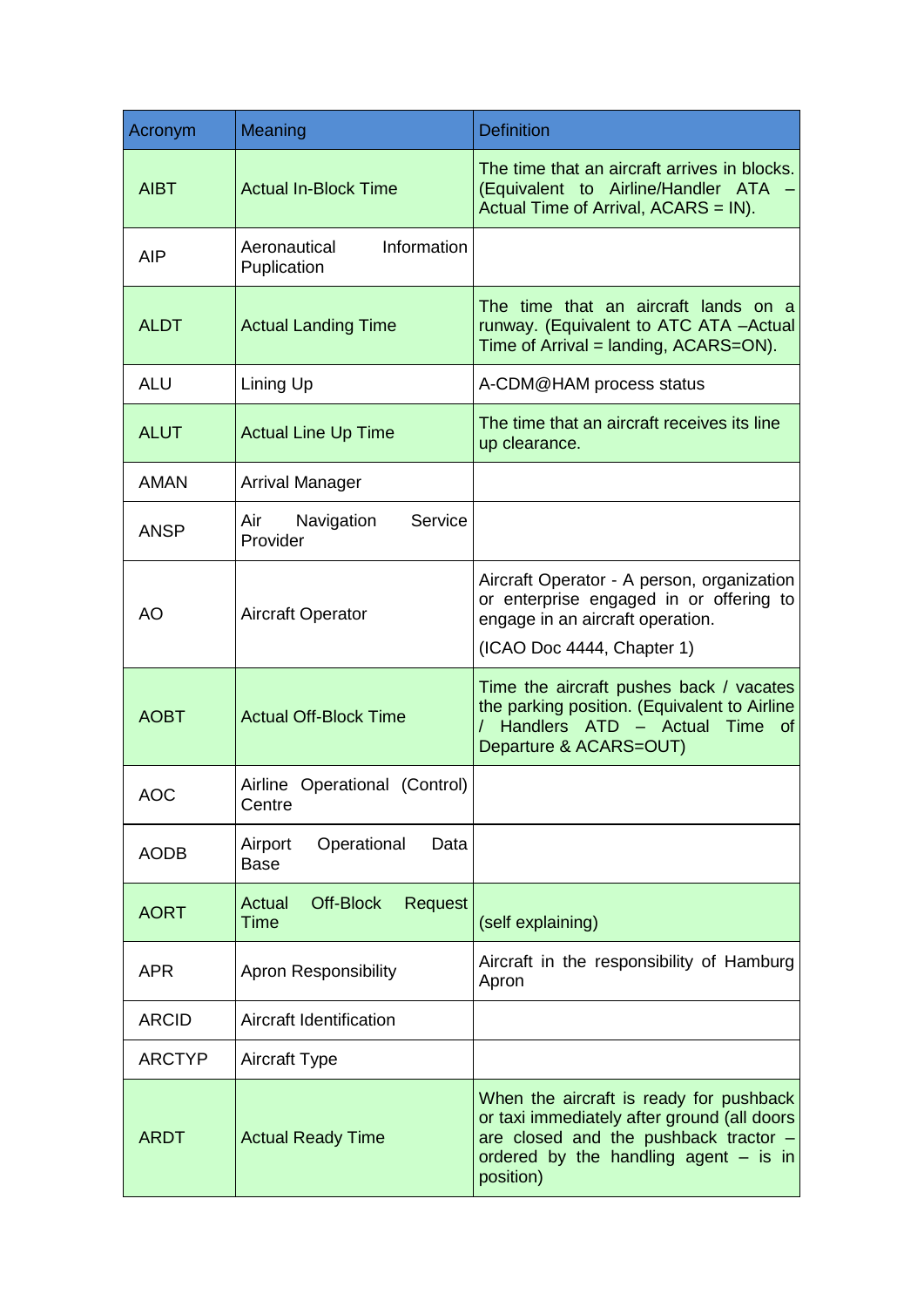| Acronym      | Meaning                                                                  | <b>Definition</b>                                                                                                                                                                                                                                                                                                                                                                                                                             |
|--------------|--------------------------------------------------------------------------|-----------------------------------------------------------------------------------------------------------------------------------------------------------------------------------------------------------------------------------------------------------------------------------------------------------------------------------------------------------------------------------------------------------------------------------------------|
| <b>ARR</b>   | Arrival                                                                  |                                                                                                                                                                                                                                                                                                                                                                                                                                               |
| <b>ASAT</b>  | <b>Actual</b><br>Start-Up<br>Approval<br><b>Time</b>                     | Time that an aircraft receives its Start-Up<br>approval.                                                                                                                                                                                                                                                                                                                                                                                      |
| <b>ASBT</b>  | <b>Actual Start Boarding Time</b>                                        | (self explaining)                                                                                                                                                                                                                                                                                                                                                                                                                             |
| <b>ASGT</b>  | <b>Actual Start Gate Time</b>                                            | Begin of Gate handling                                                                                                                                                                                                                                                                                                                                                                                                                        |
| A-SMGCS      | <b>Advanced Surface Movement</b><br>Guidance<br>and<br>Control<br>System |                                                                                                                                                                                                                                                                                                                                                                                                                                               |
| <b>ASRT</b>  | Actual Start-Up Request Time                                             | (self explaining)                                                                                                                                                                                                                                                                                                                                                                                                                             |
| <b>ATBT</b>  | <b>Actual Taxi Begin Time</b>                                            | (self explaining)                                                                                                                                                                                                                                                                                                                                                                                                                             |
| <b>ATC</b>   | <b>Air Traffic Control</b>                                               |                                                                                                                                                                                                                                                                                                                                                                                                                                               |
| <b>ATFCM</b> | Air Traffic Flow and Capacity<br>Management                              | Air<br>Traffic<br>Flow<br>Capacity<br>and<br>Management (AFTCM). ATFM extended<br>to the optimisation of traffic patterns and<br>capacity<br>management.<br>Through<br>managing the balance of Capacity and<br>Demand the aim of ATFCM is to enable<br>flight punctuality and efficiency according<br>to the available resources with the<br>emphasis on optimising the network<br>capacity through collaborative decision<br>making process. |
| <b>ATFM</b>  | Air Traffic Flow Management                                              | Air Traffic Flow Management (ATFM) - A<br>service established with the objective of<br>contributing to a safe, orderly and<br>expeditious flow of air traffic by ensuring<br>that air traffic control capacity is utilised to<br>the maximum extent possible, and that<br>the traffic volume is compatible with the<br>capacities declared by the appropriate air<br>traffic services authority.<br>(ICAO Annex 11, Chapter 1)                |
| <b>ATM</b>   | Air Traffic Management                                                   |                                                                                                                                                                                                                                                                                                                                                                                                                                               |
| <b>ATOT</b>  | <b>Actual Take Off Time</b>                                              | The time that an aircraft takes off from<br>the runway. (Equivalent to ATC ATD-<br>Actual Time of Departure, ACARS =<br>OFF).                                                                                                                                                                                                                                                                                                                 |
| <b>ATS</b>   | <b>Air Traffic Services</b>                                              |                                                                                                                                                                                                                                                                                                                                                                                                                                               |
| <b>ATSP</b>  | <b>Air Traffic Service Provider</b>                                      |                                                                                                                                                                                                                                                                                                                                                                                                                                               |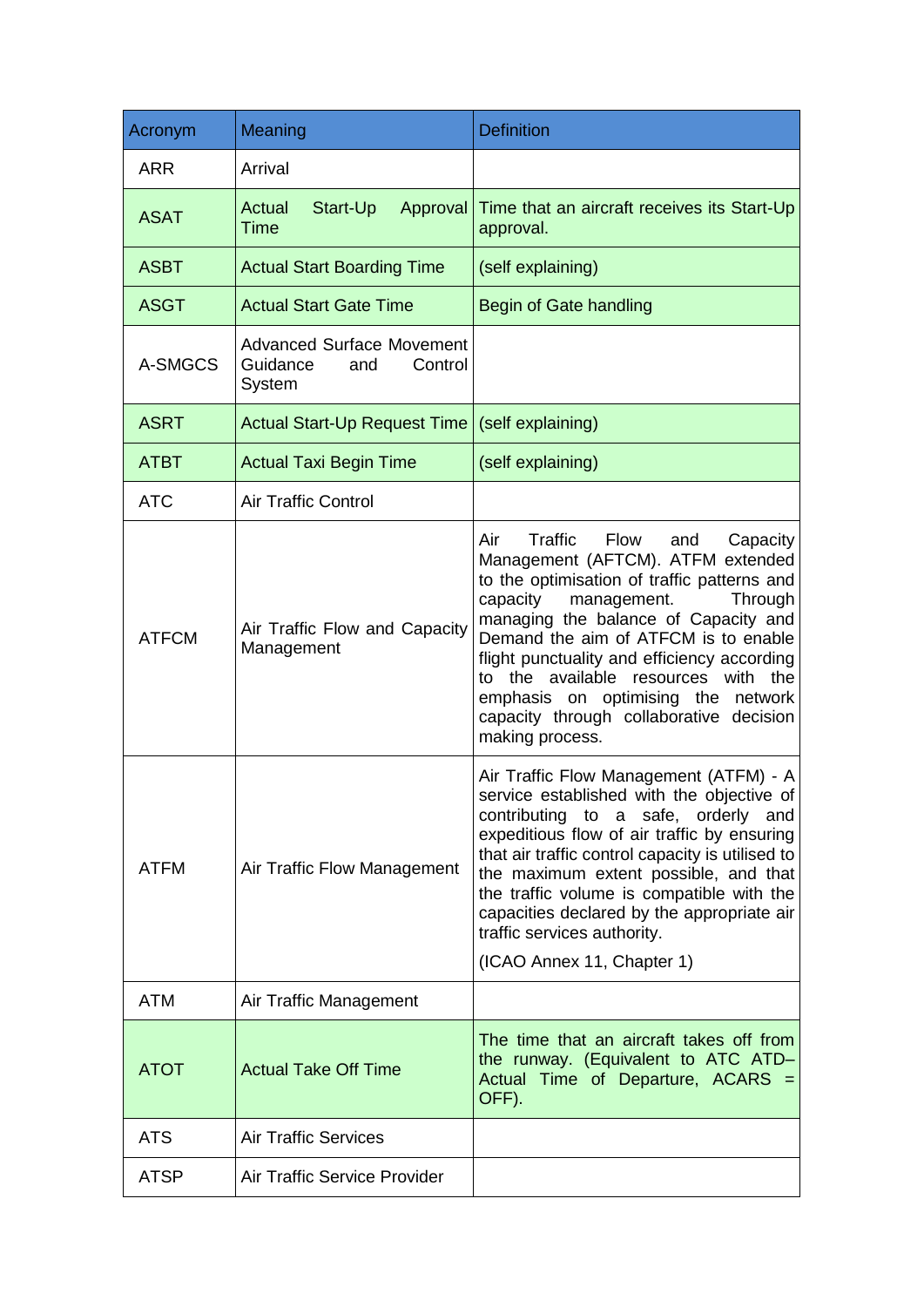| Acronym                      | Meaning                                            | <b>Definition</b>                                                                                                                                                                                                                                         |
|------------------------------|----------------------------------------------------|-----------------------------------------------------------------------------------------------------------------------------------------------------------------------------------------------------------------------------------------------------------|
| <b>ATTT</b>                  | <b>Actual Turn-round Time</b>                      | <b>AOBT - AIBT</b>                                                                                                                                                                                                                                        |
| <b>AXIT</b>                  | <b>Actual Taxi-In Time</b>                         | <b>AIBT - ALDT</b>                                                                                                                                                                                                                                        |
| <b>AXOT</b>                  | <b>Actual Taxi-Out Time</b>                        | <b>ATOT - AOBT</b>                                                                                                                                                                                                                                        |
| <b>BA</b>                    | Betriebsanweisung FHG                              |                                                                                                                                                                                                                                                           |
| <b>BA-FVD</b>                | Betriebsanweisung<br>Flugverkehrsdienste           |                                                                                                                                                                                                                                                           |
| <b>BAO</b>                   | Betriebsanordnung ATC                              |                                                                                                                                                                                                                                                           |
|                              |                                                    |                                                                                                                                                                                                                                                           |
| <b>BEST</b>                  | <b>BEtriebSTeuerung</b>                            | Handling System of Lufthansa                                                                                                                                                                                                                              |
| <b>BGB</b>                   | Begin of Boarding                                  | A-CDM@HAM process status                                                                                                                                                                                                                                  |
| <b>BGT</b>                   | Begin of Gate Handling                             | A-CDM@HAM process status                                                                                                                                                                                                                                  |
| <b>CBA</b>                   | <b>Cost-Benefit Analysis</b>                       |                                                                                                                                                                                                                                                           |
| <b>CDAC</b>                  | <b>CDM</b> in Adverse Conditions                   |                                                                                                                                                                                                                                                           |
| <b>CDB</b>                   | <b>Central Data Base</b>                           |                                                                                                                                                                                                                                                           |
| <b>CDM</b>                   | Collaborative<br>Decision<br>Making                |                                                                                                                                                                                                                                                           |
| <b>CDM</b><br><b>AIRPORT</b> | <b>CDM Airport</b>                                 | <b>CDM</b><br>is considered as a<br>An airport<br><b>AIRPORT</b><br>when<br>the<br>Airport<br><b>CDM</b><br>Information Sharing, Turn-round process<br>(Milestones Approach) and Variable Taxi<br>Time Calculation Elements are applied at<br>the Airport |
| C-DPI                        | Cancel - Departure Planning<br>Information message | This message informs the NMOC that<br>previously sent DPI is no longer valid.                                                                                                                                                                             |
| <b>CFMU</b>                  | <b>Flow</b><br>Management<br>Central<br>Unit       | Central Flow Management Unit (CFMU),<br>Brussels - A Central Management Unit<br>operated by EUROCONTROL.<br>(ICAO Doc 7754, Volume I, Part V.III,<br>paragraph 3)                                                                                         |
| <b>CHG</b>                   | <b>Modification Message</b>                        |                                                                                                                                                                                                                                                           |
| <b>CLR</b>                   | Flightplan in clearing process                     | A-CDM@HAM process status                                                                                                                                                                                                                                  |
| <b>CNL</b>                   | ATC flight plan Cancellation<br>Message            |                                                                                                                                                                                                                                                           |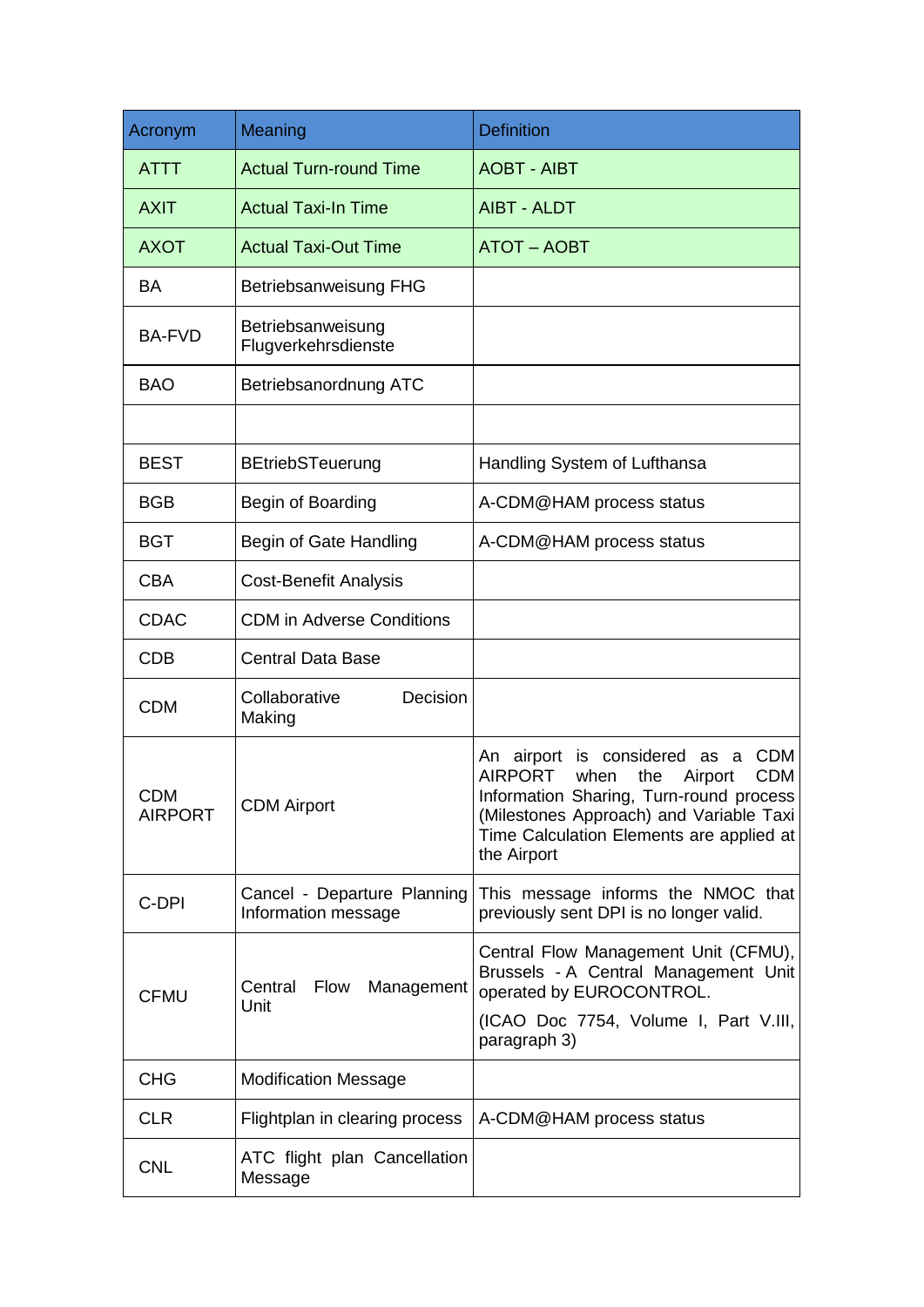| Acronym     | Meaning                                              | <b>Definition</b>                                                                                                                                                                                                |
|-------------|------------------------------------------------------|------------------------------------------------------------------------------------------------------------------------------------------------------------------------------------------------------------------|
| <b>COFU</b> | Collaborative Management of<br><b>Flight Updates</b> |                                                                                                                                                                                                                  |
| <b>CPDS</b> | Collaborative<br>Pre-Departure<br>Sequence           |                                                                                                                                                                                                                  |
| <b>CSA</b>  | Situational<br>Common<br>Awareness                   |                                                                                                                                                                                                                  |
| <b>CTOT</b> | Take Off Time<br>Calculated<br>(NMOC)                | A time calculated and issued by the<br>appropriate central management unit, as<br>a result of tactical slot allocation, at which<br>a flight is expected to become airborne.<br>(ICAO Doc 7030/4 - EUR, Table 7) |
|             |                                                      |                                                                                                                                                                                                                  |
| <b>CTRP</b> | <b>CDM Turn-Round Process</b>                        |                                                                                                                                                                                                                  |
| <b>DCS</b>  | Departure Control System                             |                                                                                                                                                                                                                  |
| <b>DCL</b>  | Datalink Departure Clearance                         | Departure Clearence via Datalink                                                                                                                                                                                 |
| <b>DEP</b>  | Departed (Departure)                                 | A-CDM@HAM process status                                                                                                                                                                                         |
|             |                                                      |                                                                                                                                                                                                                  |
| <b>DES</b>  | De-suspension message                                |                                                                                                                                                                                                                  |
| <b>DFS</b>  | <b>DFS Deutsche Flugsicherung</b><br>GmbH            | <b>German ATC Provider</b>                                                                                                                                                                                       |
|             |                                                      |                                                                                                                                                                                                                  |
| <b>DGS</b>  | Docking Guidance System                              |                                                                                                                                                                                                                  |
| <b>DIV</b>  | <b>Diverted</b>                                      | A-CDM@HAM process status                                                                                                                                                                                         |
| <b>DLA</b>  | Delay message                                        |                                                                                                                                                                                                                  |
| <b>DMAN</b> | Departure Manager                                    |                                                                                                                                                                                                                  |
| <b>DPI</b>  | Planning<br>Departure<br>Information message         | (Message, see A-DPI, C-DPI, E-DPI,T-<br>DPI)                                                                                                                                                                     |
| <b>ECZT</b> | <b>Estimated Commencement of</b><br>De-icing Time    | <b>The</b><br>estimated<br>time<br>when<br>de-icing<br>operations on an aircraft are expected to<br>start                                                                                                        |
| <b>EDDF</b> | Flughafen Frankfurt Main                             | <b>ICAO Location Indicator</b>                                                                                                                                                                                   |
| <b>EDIT</b> | <b>Estimated De-icing Time</b>                       | EEZT-ECZT                                                                                                                                                                                                        |
| E-DPI       | Early - Departure Planning<br>Information message    | First DPI message is sent from -3 hrs and<br>before the T-DPI message by the CDM                                                                                                                                 |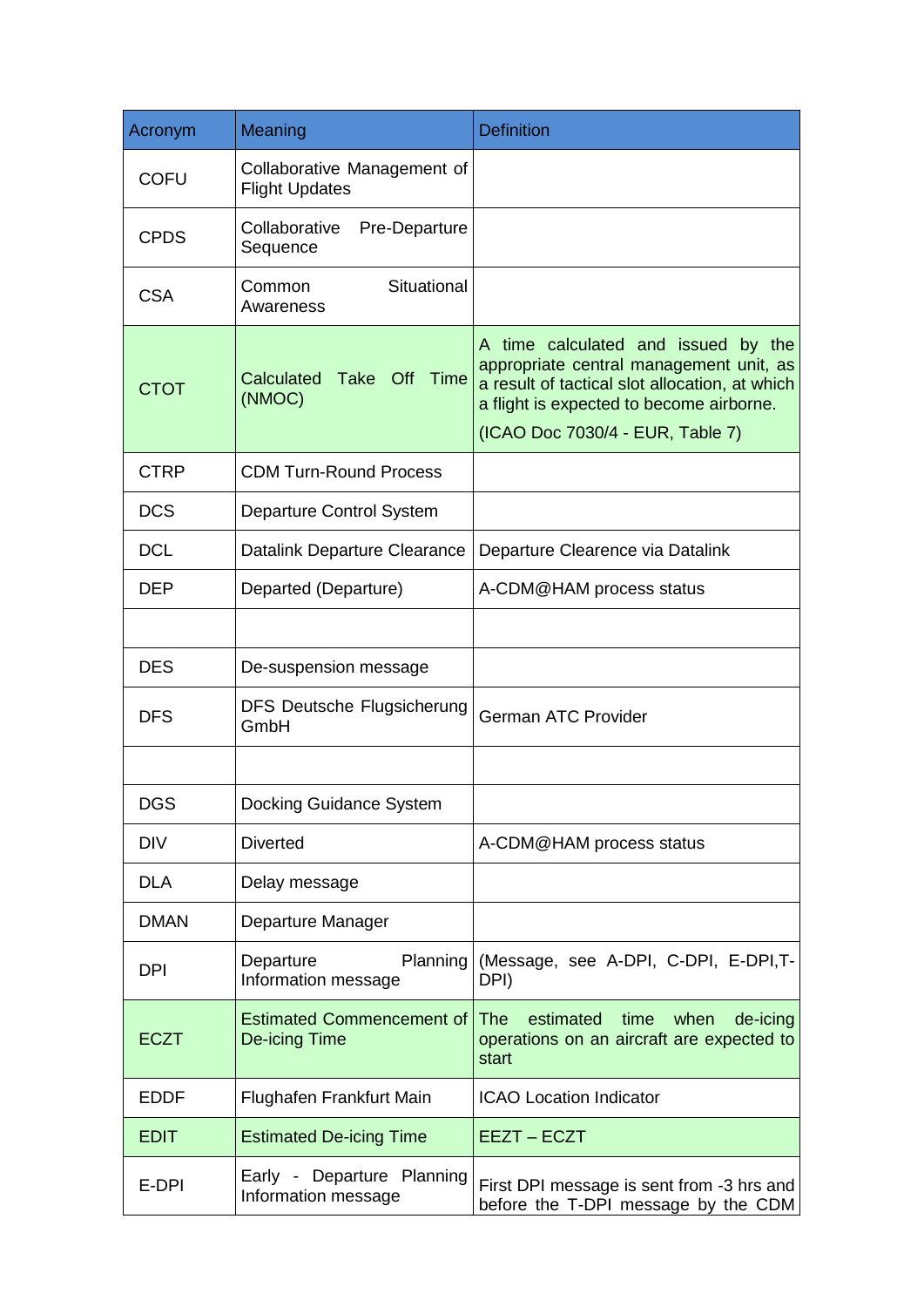| Acronym      | Meaning                                                                | <b>Definition</b>                                                                                                                                |
|--------------|------------------------------------------------------------------------|--------------------------------------------------------------------------------------------------------------------------------------------------|
|              |                                                                        | <b>NMOC</b><br>(ETFMS)<br>AIRPORT to<br>the<br>notifying the ETOT. Also first DPI sent<br>after ATC flight plan Cancellation.                    |
| EET.         | <b>Estimated Elapsed Time</b>                                          | The estimated time required to proceed<br>from one significant point to another<br>(ICAO)                                                        |
| <b>EEZT</b>  | Estimated End of De-icing<br>Time                                      | <b>The</b><br>estimated<br>time when<br>de-icing<br>operations on an aircraft are expected to<br>end                                             |
| <b>EFD</b>   | Eurocontrol<br>Flight<br>Message                                       | Data Delivers the data for the FUM which is<br>established in Stanly_CDM                                                                         |
| <b>EIBT</b>  | <b>Estimated In-Block Time</b>                                         | The estimated time that an aircraft will<br>arrive<br>in<br>blocks.<br>(Equivalent<br>to<br>Airline/Handler ETA - Estimated Time of<br>Arrival). |
| <b>ELDT</b>  | <b>Estimated Landing Time</b>                                          | The estimated time that an aircraft will<br>touchdown on the runway. (Equivalent to<br>ATC ETA $-Estimated$ Time of Arrival $=$<br>landing).     |
| <b>ENB</b>   | End of Boarding                                                        | A-CDM@HAM process status                                                                                                                         |
| <b>EOBD</b>  | <b>Estimated Off-Block Date</b>                                        | The estimated date at which the aircraft<br>will<br>commence movement associated<br>with departure (ICAO).                                       |
| <b>EOBT</b>  | <b>Estimated Off-Block Time</b>                                        | The estimated time at which the aircraft<br>commence movement associated<br>will<br>with departure (ICAO).                                       |
| <b>ERR</b>   | <b>Error Message</b>                                                   |                                                                                                                                                  |
| <b>ETDF</b>  | Estimated<br>Time<br>over<br>Departure Fix                             |                                                                                                                                                  |
| <b>ETFMS</b> | <b>Flow</b><br>Enhanced<br><b>Tactical</b><br><b>Management System</b> |                                                                                                                                                  |
| <b>ETOF</b>  | <b>Estimated Time over Fix</b>                                         |                                                                                                                                                  |
| <b>EXIT</b>  | <b>Estimated Taxi-In Time</b>                                          | The estimated time between landing and<br>in-block                                                                                               |
| <b>EXOT</b>  | <b>Estimated Taxi-Out Time</b>                                         | The estimated time between off-block<br>and take-off                                                                                             |
| <b>FBO</b>   | Flughafenbenutzungsordnung                                             |                                                                                                                                                  |
| <b>FDPS</b>  | Flight<br>Data<br>Processing                                           | system used for Airside Operations                                                                                                               |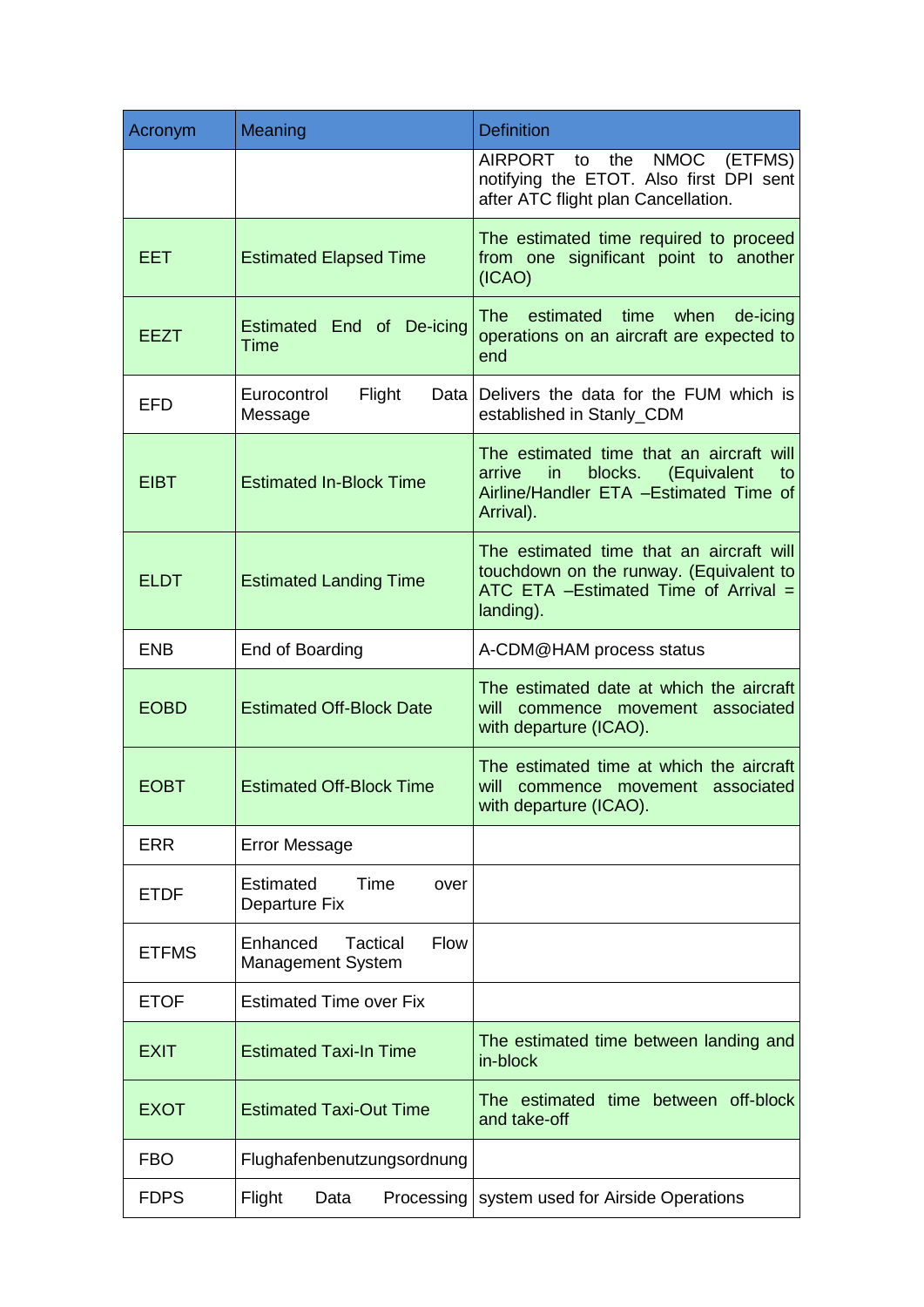| Acronym     | Meaning                                                 | <b>Definition</b>                                                                                                                                                                                                                                                                                                                                                  |
|-------------|---------------------------------------------------------|--------------------------------------------------------------------------------------------------------------------------------------------------------------------------------------------------------------------------------------------------------------------------------------------------------------------------------------------------------------------|
|             | System                                                  |                                                                                                                                                                                                                                                                                                                                                                    |
| FG          | <b>Functional Group</b>                                 |                                                                                                                                                                                                                                                                                                                                                                    |
| <b>FIR</b>  | <b>Flight Information Region</b>                        |                                                                                                                                                                                                                                                                                                                                                                    |
| <b>FLS</b>  | <b>Flight Suspension message</b>                        |                                                                                                                                                                                                                                                                                                                                                                    |
| <b>FLT</b>  | Flight                                                  |                                                                                                                                                                                                                                                                                                                                                                    |
| <b>FMP</b>  | <b>Flow Management Position</b>                         |                                                                                                                                                                                                                                                                                                                                                                    |
| <b>FPL</b>  | Filed ATC flight plan                                   | (ICAO)                                                                                                                                                                                                                                                                                                                                                             |
| <b>FRA</b>  | <b>Frankfurt Airport</b>                                | <b>IATA 3 Letter Code</b>                                                                                                                                                                                                                                                                                                                                          |
| <b>FRD</b>  | Functional<br>Requirements<br>Document                  |                                                                                                                                                                                                                                                                                                                                                                    |
| <b>FSA</b>  | <b>First System Activation</b>                          |                                                                                                                                                                                                                                                                                                                                                                    |
| <b>FUM</b>  | <b>Flight Update Message</b>                            | A FUM is sent from the NMOC to a CDM<br>AIRPORT providing an ELDT, ETO and<br>Flight Level at the last point of route.                                                                                                                                                                                                                                             |
| <b>GAT</b>  | <b>General Air Traffic</b>                              |                                                                                                                                                                                                                                                                                                                                                                    |
| <b>GAT</b>  | <b>General Aviation Terminal</b>                        |                                                                                                                                                                                                                                                                                                                                                                    |
| <b>GH</b>   | Groundhandler                                           |                                                                                                                                                                                                                                                                                                                                                                    |
| <b>GHD</b>  | Ground<br>Responsibility                                | Handler Aircraft in the responsibility of ground<br>(between On-Block and Off-<br>handler<br>Block)                                                                                                                                                                                                                                                                |
| HMI         | Human-Machine Interface                                 |                                                                                                                                                                                                                                                                                                                                                                    |
| <b>HOT</b>  | Hand-Over to Tower                                      |                                                                                                                                                                                                                                                                                                                                                                    |
| <b>HOV</b>  | Hand-Over to Apron                                      |                                                                                                                                                                                                                                                                                                                                                                    |
| <b>ICAO</b> | International<br>Civil<br>Aviation<br>Organization      |                                                                                                                                                                                                                                                                                                                                                                    |
| <b>IFPS</b> | Integrated Initial ATC flight<br>plan Processing System | Initial<br>ATC<br>flight<br>Integrated<br>plan<br>Processing System (IFPS) - A system of<br>the NMOC designed to rationalise the<br>reception,<br>initial<br>processing<br>and<br>distribution of IFR/GAT ATC flight plan<br>data related to IFR flight within the area<br>covered by the participating States.<br>(ICAO Doc 7030/4 - EUR, paragraph<br>3.1.1 new) |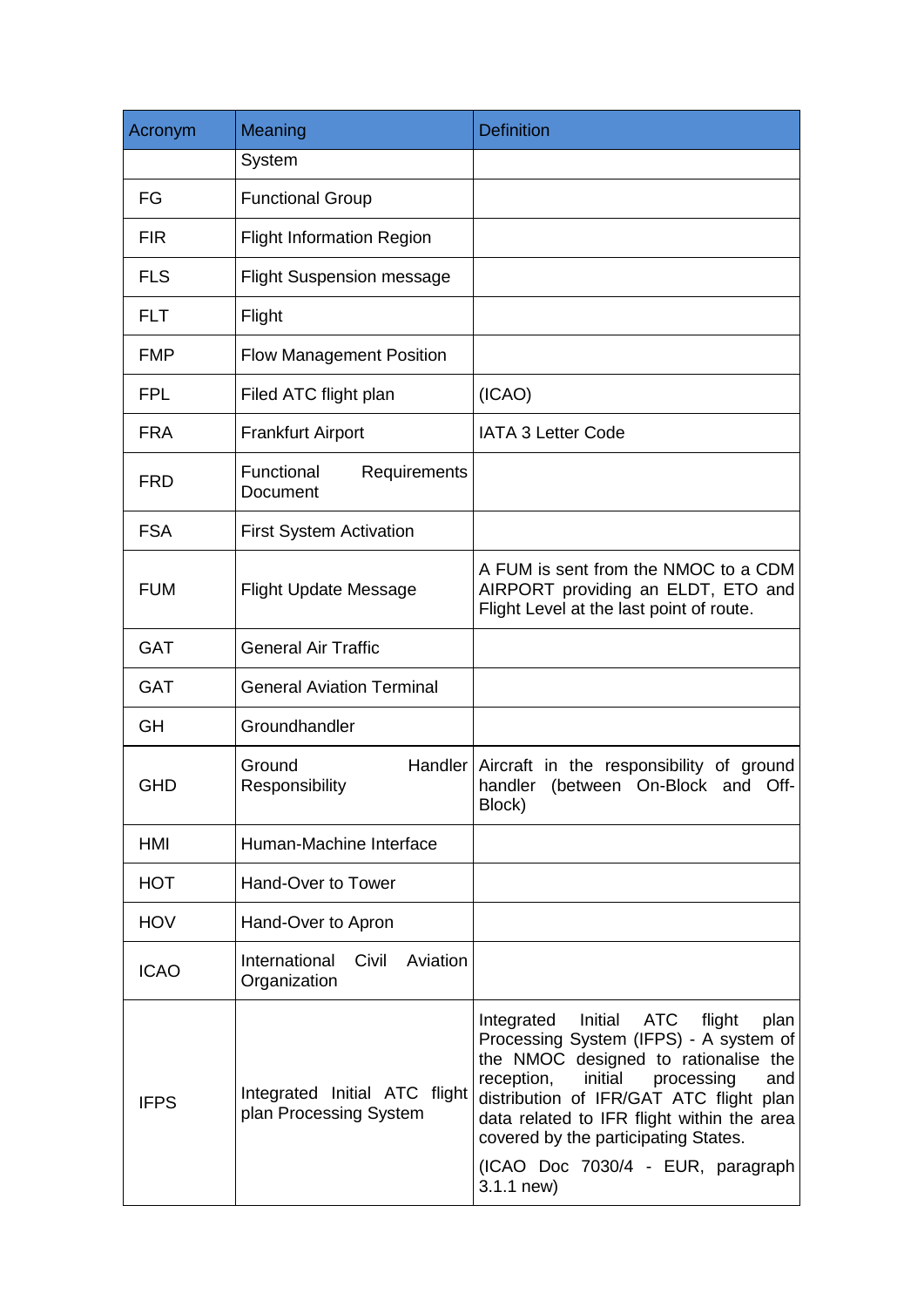| Acronym     | Meaning                              | <b>Definition</b>                                                                                                 |
|-------------|--------------------------------------|-------------------------------------------------------------------------------------------------------------------|
| <b>IFR</b>  | <b>Instrument Flight Rules</b>       |                                                                                                                   |
| <b>KPI</b>  | Key Performance Indicator            |                                                                                                                   |
| LAN         | Landed                               | A-CDM@HAM process status                                                                                          |
| LoA         | Letter of Agreement                  |                                                                                                                   |
| <b>LVP</b>  | <b>Low Visibility Procedures</b>     |                                                                                                                   |
| <b>MACS</b> | Multi Access Control System          | System for the use of gate and boarding<br>handling                                                               |
| <b>MAP</b>  | Missed Approach                      | A-CDM@HAM process status                                                                                          |
| <b>MDI</b>  | Minimum Departure Interval           |                                                                                                                   |
| MoU         | Memorandum<br>of<br>Understanding    |                                                                                                                   |
| <b>MST</b>  | Milestone                            |                                                                                                                   |
| <b>MTTT</b> | Minimum Turn-round Time              | The minimum turn-round time agreed<br>with an AO/GH for a specified flight or<br>aircraft type.                   |
| <b>MUC</b>  | München Airport                      | <b>IATA 3 Letter Code</b>                                                                                         |
| <b>MVT</b>  | Movement message                     |                                                                                                                   |
| <b>NMOC</b> | Network Manager Operations<br>Center | Organizational position responsible for<br>management<br>the<br>of<br>the<br>European<br>airspace traffic network |
| <b>OAT</b>  | <b>Operational Air Traffic</b>       |                                                                                                                   |
| <b>OCD</b>  | Operational<br>Concept<br>Document   |                                                                                                                   |
| <b>OFB</b>  | Off-Block                            | A-CDM@HAM process status                                                                                          |
| <b>ONB</b>  | On Block                             | A-CDM@HAM process status                                                                                          |
| <b>ORGN</b> | Originator                           |                                                                                                                   |
| <b>PAX</b>  | Passengers                           |                                                                                                                   |
| <b>PBG</b>  | <b>Push Back Given</b>               | A-CDM@HAM process status                                                                                          |
| <b>PBR</b>  | <b>Push Back Requested</b>           | A-CDM@HAM process status                                                                                          |
| <b>PIC</b>  | Pilot-In-Command                     |                                                                                                                   |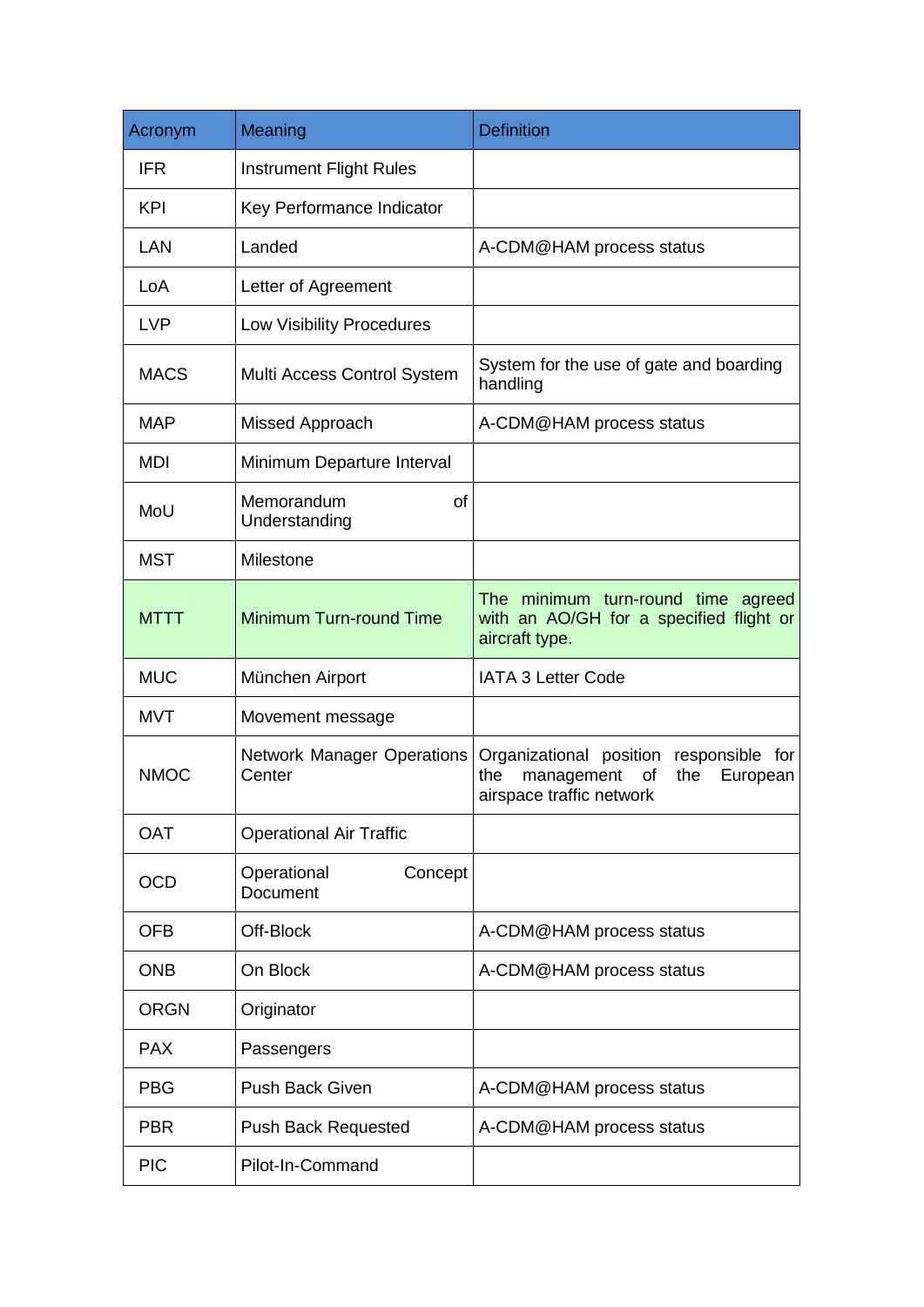| Acronym          | Meaning                                   | <b>Definition</b>                                                                                              |
|------------------|-------------------------------------------|----------------------------------------------------------------------------------------------------------------|
| <b>POS</b>       | <b>Parking Position</b>                   |                                                                                                                |
| <b>RDY</b>       | <b>Aircraft Ready</b>                     | A-CDM@HAM process status                                                                                       |
| <b>REA</b>       | Ready message                             |                                                                                                                |
| <b>REG</b>       | <b>Aircraft Registration</b>              |                                                                                                                |
| <b>REJ</b>       | Rejection message                         |                                                                                                                |
| <b>ROB</b>       | <b>Remote Off Block</b>                   | A-CDM@HAM process status                                                                                       |
| <b>RFP</b>       | Replacement ATC flight plan               |                                                                                                                |
| <b>RIBT</b>      | <b>Remote In-Block Time</b>               | The time that an aircraft arrives at its<br>parking position for remote holding                                |
| <b>RMH</b>       | <b>Remote Holding</b>                     |                                                                                                                |
| <b>RIB</b>       | Remote In Block                           | A-CDM@HAM process status                                                                                       |
| <b>ROBT</b>      | <b>Remote Off-Block Time</b>              | The time that an aircraft leaves<br>its<br>parking position for remote holding                                 |
| <b>RPL</b>       | Repetitive ATC flight plan                |                                                                                                                |
| <b>RTOT</b>      | <b>Requested Take Off Time</b>            | Time the AO wants to depart (TOBT $+$<br>EXOT)                                                                 |
| <b>RTS</b>       | <b>Return to Stand</b>                    |                                                                                                                |
| <b>RWY</b>       | Runway                                    |                                                                                                                |
| <b>SAM</b>       | <b>Slot Allocation Message</b>            |                                                                                                                |
| <b>SBY</b>       | Standby                                   | A-CDM@HAM process status                                                                                       |
| <b>SCZT</b>      | Sequenced Commencement<br>of Deicing Time | Time calculated by sequencer system                                                                            |
| <b>SEQ</b>       | Sequenced                                 | A-CDM@HAM process status                                                                                       |
| <b>SGT</b>       | <b>Standard Ground Time</b>               |                                                                                                                |
| <b>SIBT</b>      | <b>Scheduled In-Block Time</b>            | The time that an aircraft is scheduled to<br>arrive at its parking position.                                   |
| <b>SID</b>       | Standard<br>Instrument<br>Departure Route |                                                                                                                |
| SIT <sub>1</sub> | <b>NMOC Slot Issue Time</b>               | The time when the NMOC issues the<br>SAM (Slot Allocation Message). This is<br>normally two hours before EOBT. |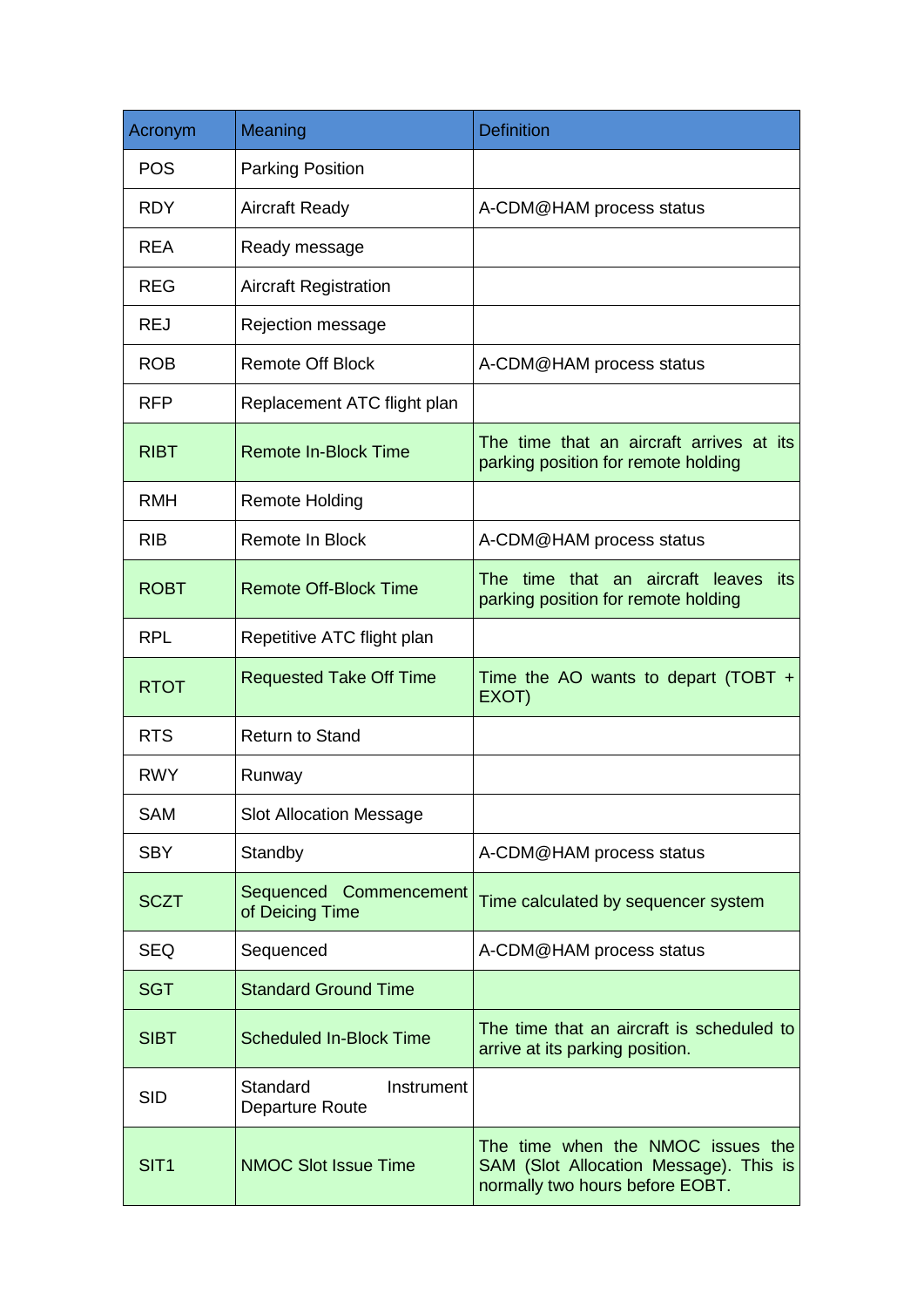| Acronym      | Meaning                                                                | <b>Definition</b>                                                                                                                            |
|--------------|------------------------------------------------------------------------|----------------------------------------------------------------------------------------------------------------------------------------------|
| <b>SITA</b>  | Société<br>Internationale<br>de<br>Télécommunications<br>Aéronautiques |                                                                                                                                              |
| <b>SLA</b>   | Service Level Agreement                                                |                                                                                                                                              |
| <b>SLC</b>   | <b>Slot Cancellation Message</b>                                       |                                                                                                                                              |
| <b>SMS</b>   | <b>Short Message Service</b>                                           | Via Cellphone                                                                                                                                |
| <b>SOBT</b>  | <b>Scheduled Off-Block Time</b>                                        | The time that an aircraft is scheduled to<br>depart from its parking position.                                                               |
| <b>SRM</b>   | <b>Slot Revision Message</b>                                           |                                                                                                                                              |
| <b>STAR</b>  | <b>Standard Arrival Route</b>                                          |                                                                                                                                              |
| <b>STD</b>   | <b>Scheduled Time of Departure</b>                                     |                                                                                                                                              |
| <b>STOT</b>  | <b>Sequenced Take Off Time</b>                                         | Time calculated by sequencer system                                                                                                          |
| <b>STTT</b>  | <b>Scheduled Turn-round Time</b>                                       | <b>SOBT - SIBT</b>                                                                                                                           |
| <b>STW</b>   | <b>Slot Tolerance Window</b>                                           | CTOT $-5/110$ minutes                                                                                                                        |
| <b>SUG</b>   | <b>Start Up Given</b>                                                  | A-CDM@HAM process status                                                                                                                     |
| <b>SUR</b>   | <b>Start Up Requested</b>                                              | A-CDM@HAM process status                                                                                                                     |
| <b>TBD</b>   | <b>To Be Defined</b>                                                   |                                                                                                                                              |
| T-DPI        | Target - Departure Planning<br>Information message                     | This DPI message is sent from -2 hrs up<br>to AOBT<br>by the CDM AIRPORT to the<br>NMOC (ETFMS) notifying the Target<br><b>Take Off Time</b> |
| <b>TFDPS</b> | <b>Tower Flight Data Processing</b><br>System                          |                                                                                                                                              |
| <b>TE</b>    | <b>Terminated</b>                                                      | <b>FUM status</b>                                                                                                                            |
| <b>TFO</b>   | Take Off from outstation                                               | A-CDM@HAM process status and time<br>stamp                                                                                                   |
| <b>TIBT</b>  | <b>Target In-Block Time</b>                                            |                                                                                                                                              |
| <b>TLDT</b>  | <b>Target Landing Time</b>                                             |                                                                                                                                              |
| <b>TMA</b>   | <b>Terminal Manoeuvring Area</b>                                       |                                                                                                                                              |
| <b>TMI</b>   | <b>Thirty Minutes Inbound</b>                                          | The .<br>which the<br>DFS-AMAN<br>time<br>at<br>delivers ARCID, ARCTYP and ELDT to<br>the FDPS                                               |